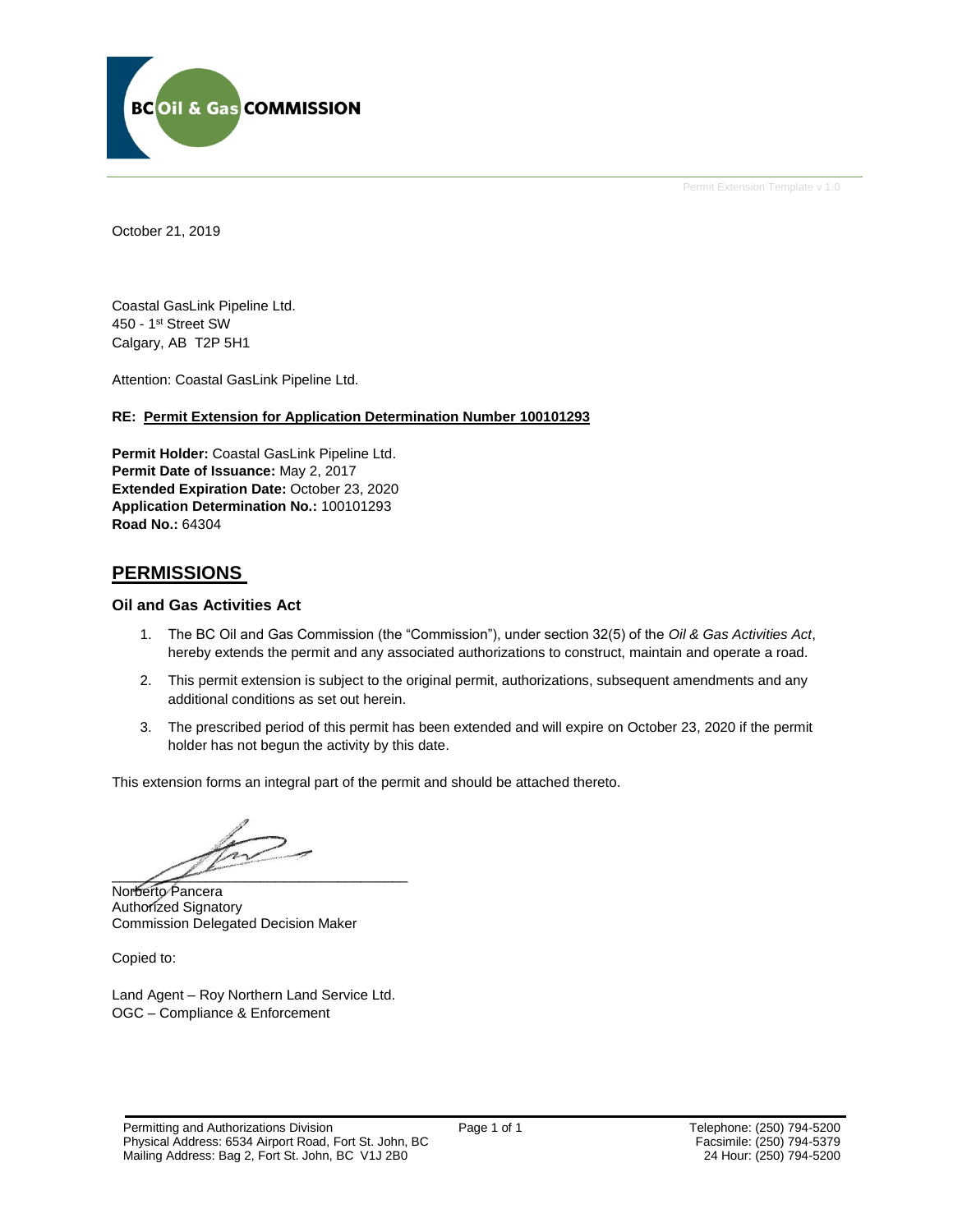

Permit Extension Template v 1.0

April 23, 2019

Coastal GasLink Pipeline Ltd. 450 - 1st Street SW Calgary , AB T2P 5H1

Attention: Coastal GasLink Pipeline Ltd.

### **RE: Permit Extension for Application Determination Number 100101293**

**Permit Holder:** Coastal GasLink Pipeline Ltd. **Permit Date of Issuance:** May 2, 2017 **Extension Effective Date:** April 23, 2019 **Extended Expiration Date:** October 23, 2019 **Application Determination No.:** 100101293 **Road No.:** 64304

## **PERMISSIONS**

### **Oil and Gas Activities Act**

- 1. The BC Oil and Gas Commission (the "Commission"), under section 32(5) of the Oil & Gas Activities Act, hereby extends the permit and any associated authorizations to construct, maintain and operate a road.
- 2. This permit extension is subject to the original permit, authorizations, subsequent amendments and any additional conditions as set out herein .
- 3. The prescribed period of this permit has been extended for five months and will expire on October 23, 2019 if the permit holder has not begun the activity by this date.

### **Petroleum and Natural Gas Act**

4. Pursuant to Section 138(1) of the Petroleum and Natural Gas Act, the permit holder is authorized to enter, occupy and use any unoccupied Crown land located within the operating area to carry out the oil and gas activity authorized under this permit.

## **CONDITIONS**

- 5. The rights granted by this authorization are subject to all subsisting grants to or rights of any person made or acquired under the *Coal Act, Forest Act, Land Act, Mineral Tenure Act, Petroleum and Natural Gas Act, Range Act, Water Sustainability Act* or *Wildlife Act*, or any extension or renewal of the same.
- 6. The Permit holder must not assign or sublicense this permit or permit any person to use or occupy the land, other than its employees, contractors, or representatives, without the Commission's written consent.
- 7. The Permit Holder must ensure that the area is maintained in a condition so as to minimize hazards, including but not limited to hazards associated with storage of materials and equipment.
- 8. The Permit Holder must ensure that the area is free of garbage, debris and unused equipment.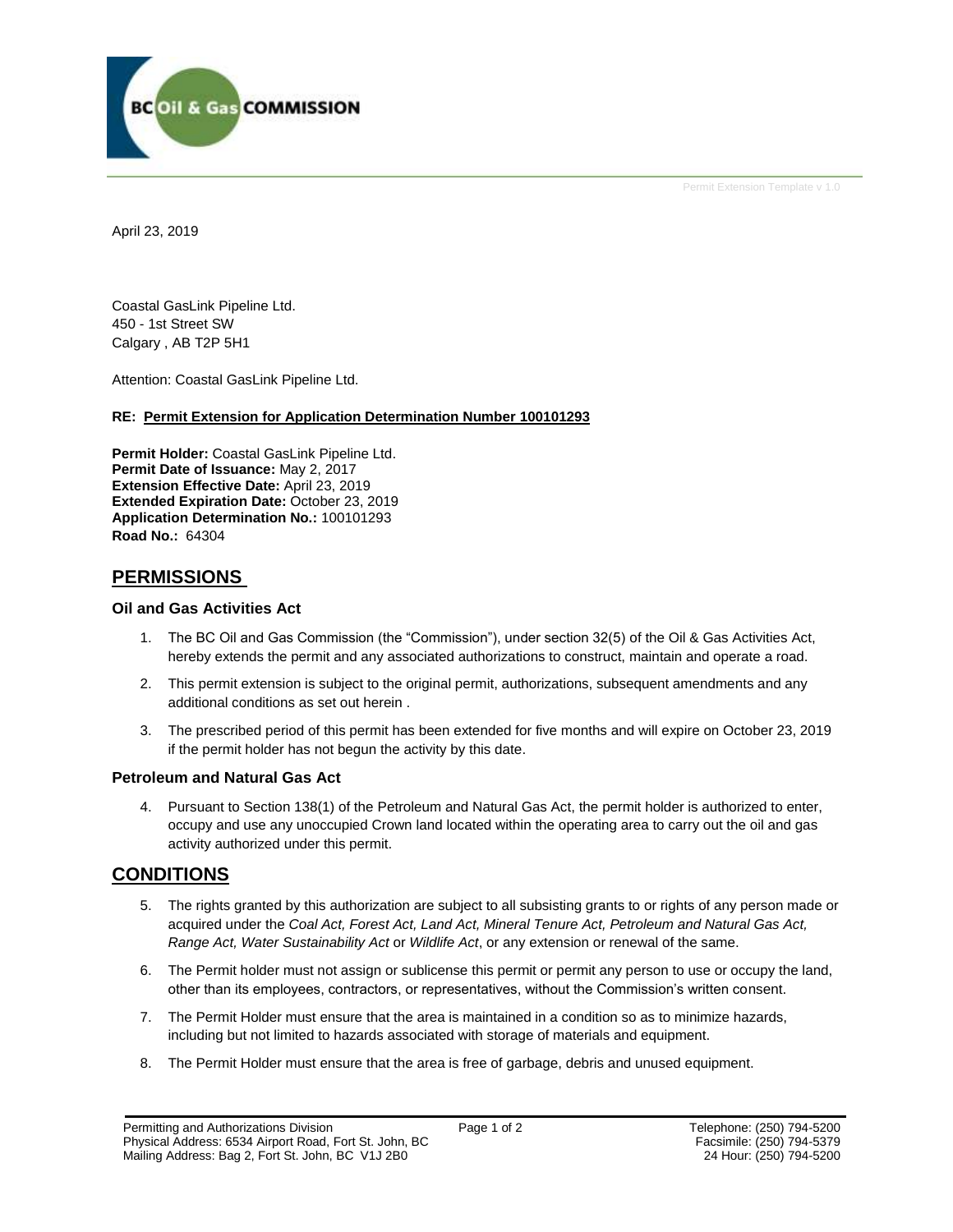# **ADVISORY GUIDANCE**

1. The term "unused equipment" has the same definition as in the Drilling and Production Regulation.

This extension forms an integral part of the permit and should be attached thereto.

 $\overline{\phantom{a}}$   $\overline{\phantom{a}}$   $\overline{\phantom{a}}$   $\overline{\phantom{a}}$   $\overline{\phantom{a}}$   $\overline{\phantom{a}}$   $\overline{\phantom{a}}$   $\overline{\phantom{a}}$   $\overline{\phantom{a}}$   $\overline{\phantom{a}}$   $\overline{\phantom{a}}$   $\overline{\phantom{a}}$   $\overline{\phantom{a}}$   $\overline{\phantom{a}}$   $\overline{\phantom{a}}$   $\overline{\phantom{a}}$   $\overline{\phantom{a}}$   $\overline{\phantom{a}}$   $\overline{\$ 

Jacqueline Bourke Authorized Signatory Commission Delegated Decision Maker

Copied to:

Land Agent – Roy Northern Land Service Ltd. Ministry of Forests District Office – (DND) Nadina Natural Resource District OGC – Compliance & Enforcement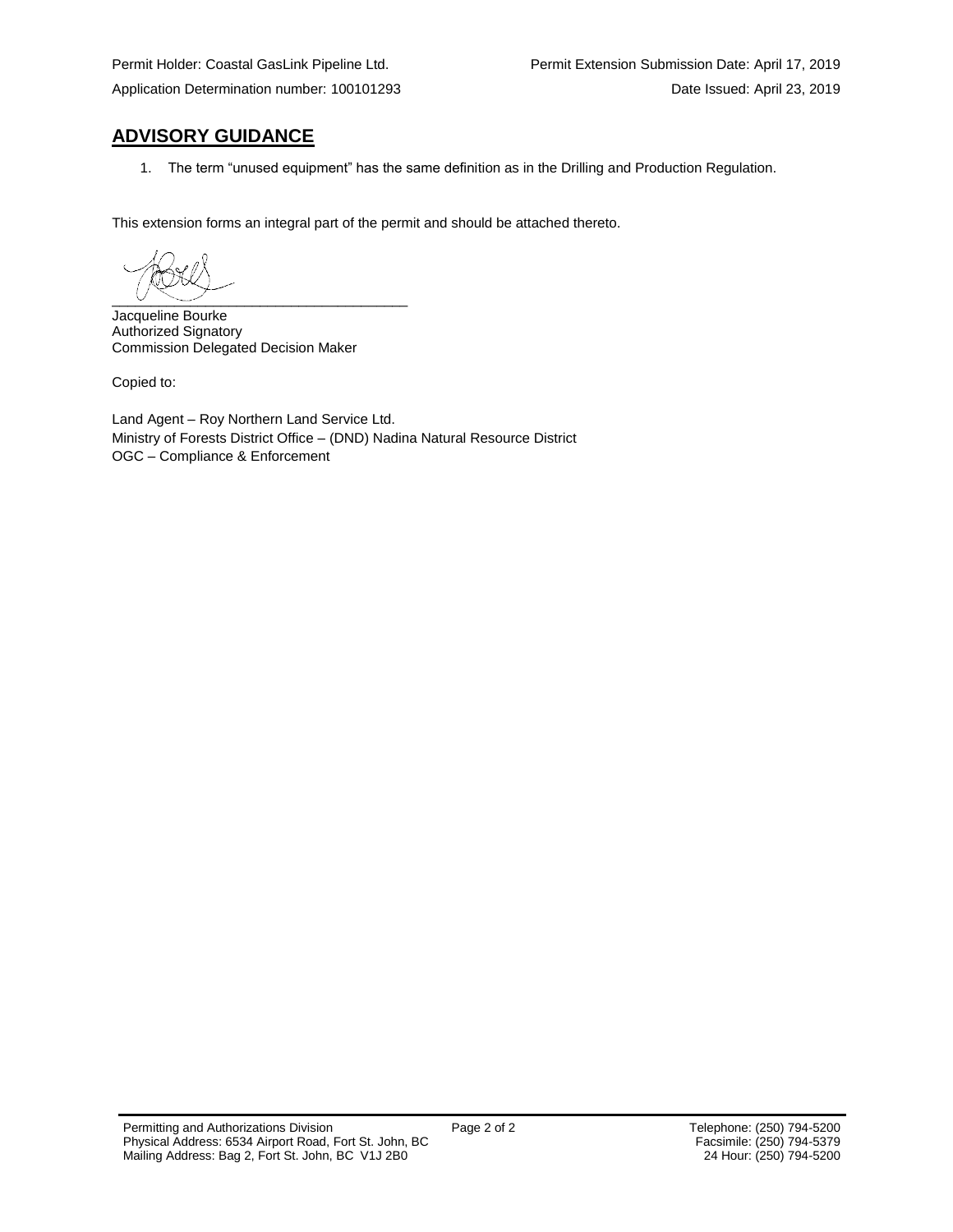

OGAA Permit Template v 3.7

May 2, 2017

Coastal GasLink Pipeline Ltd. 450 - 1st Street SW Calgary AB T2P 5H1

[Attention:](#page-3-0) Coastal GasLink Pipeline Ltd.

### **RE: Determination of Application Area Number 100101293**

**[Permit Holder:](#page-3-0)** Coastal GasLink Pipeline Ltd. **[Date of Issuance:](#page-3-0)** May 2, 2017 **[Effective Date:](#page-3-1)** May 2, 2017 **[Application Submitted Date:](#page-3-0)** February 10, 2017 **[Application Determination Number](#page-3-0)**: 100101293 **Approved Disturbance Footprint:** 0.182 ha

### **ACTIVITIES APPROVED**

**[Road Number No.:](#page-3-0) 04304 [Segment No.:](https://bi.bcogc.ca/Application%20Processing/Interactive%20Reports/(BIL-041)%20AMS%20Decision%20Summary.aspx) 1** 

# **GENERAL PERMISSIONS, AUTHORIZATIONS and CONDITIONS**

## **PERMISSIONS**

### **Oil and Gas Activities Act**

- <span id="page-3-0"></span>1. The BC Oil and Gas Commission, under section 25 (1) of the *Oil and Gas Activities Act*, hereby permits the Permit Holder referenced above to carry out the following activities, indicated in the Approved Activities table above, subject to the conditions contained herein, any applicable exemptions and authorizations:
	- a) To construct, maintain and operate an oil and gas road as detailed in the Activity Details tables below.
- <span id="page-3-1"></span>2. The permissions and authorizations granted under this permit are limited to the area identified in the spatial data submitted to the Commission in the permit application as identified and dated above; herein after referred to as the 'activity area'.

### **Petroleum and Natural Gas Act**

- 3. Pursuant to section 138(1) of the *Petroleum and Natural Gas Act,* the Permit Holder is permitted to enter, occupy and use any unoccupied Crown land located within the activity area to carry out the oil and gas activities and related activities permitted, or authorized herein.
	- a) The permission to occupy and use Crown land does not entitle the Permit Holder to exclusive possession of the area.
	- b) The total disturbance within the activity area must not exceed the total approved disturbance footprint as referenced above.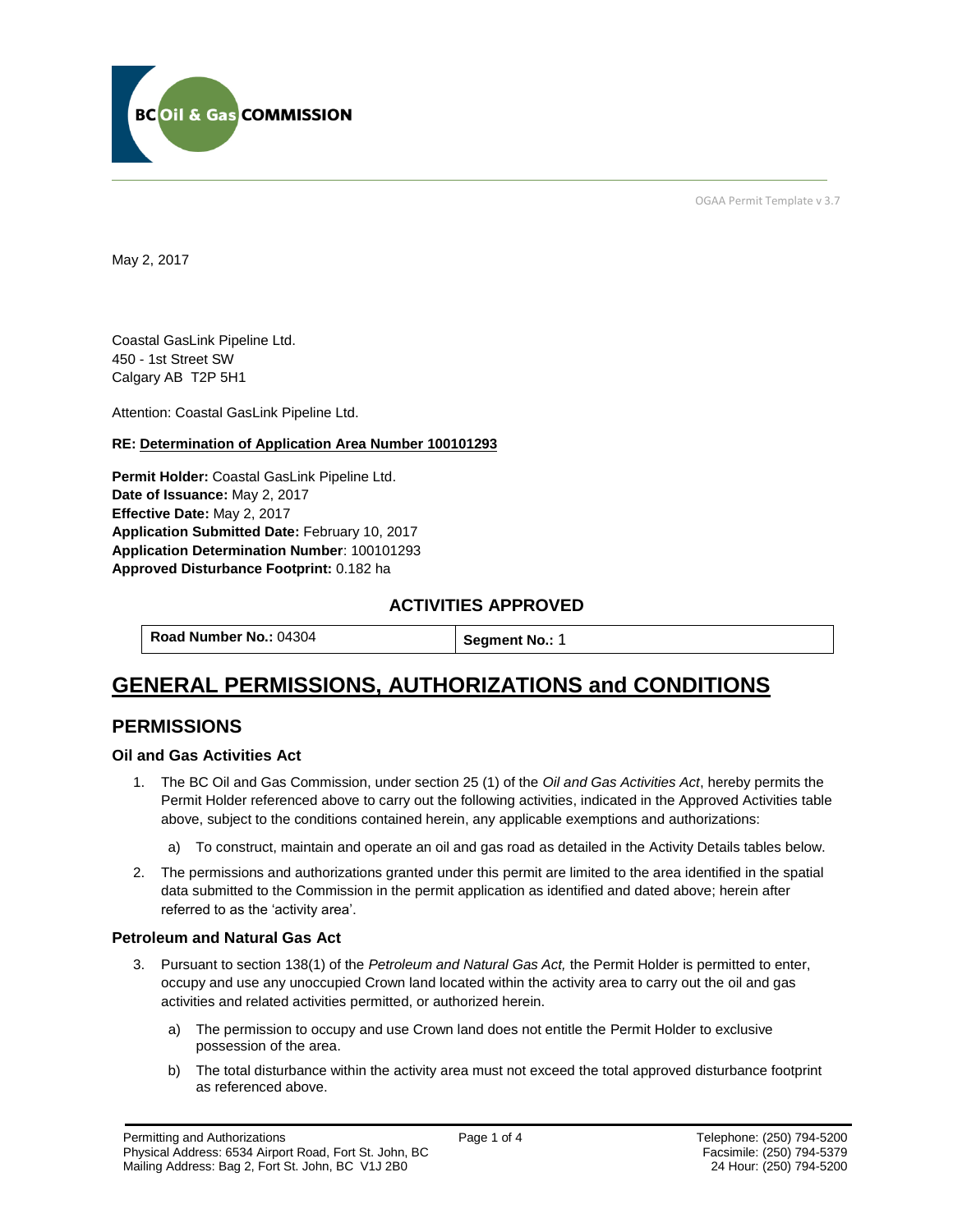# **AUTHORIZATIONS**

### **Forest Act**

4. The Commission, pursuant to section 47.4 of the *Forest Act*, hereby authorizes the removal of Crown timber from the activity area under the cutting permits associated with the Master Licence(s) as follows:

> **[Master Licence to Cut No.:](#page-3-0)** M02343 **[Cutting Permit No.:](#page-3-0)** 23

**[Timber Mark No.:](#page-3-0)** MTC082

**[Total New Cut:](#page-3-0)** 0.18

**[Forest District](https://ams-crd.bcogc.ca/crd/)**: (DND) Nadina Natural Resource District

**[Region:](#page-3-1)** Interior

5. The cutting permits are deemed spent upon the submission of the post-construction plan or upon either the cancellation or expiry of the activities authorized under the permit.

## **CONDITIONS**

### **Notification**

- 6. A notice of construction start must be submitted prior to the commencement of activities under this permit 48 hours before or as per the relevant legislation if longer than 48 hours. Notification must submitted via Kermit for pipelines and facilities. For all other activity types notification must be submitted through [OGC.ExternalNotifications@bcogc.ca.](mailto:OGC.ExternalNotifications@bcogc.ca)
- 7. Within 60 days of the completion of construction activities under this permit, the Permit Holder must submit to the Commission a post-construction plan as a shapefile and PDF plan accurately identifying the location of the total area actually disturbed under this permit. The shapefile and plan must be submitted via eSubmission.
- 8. The permit holder must notify Cheslatta Carrier Nation a minimum of five (5) days prior to commencement of construction activities.
- 9. The permit holder must notify Burns Lake Indian Band a minimum of five (5) days prior to commencement of construction activities.
- 10. The permit holder must notify Carrier Sekani Tribal Council a minimum of five (5) days prior to commencement of construction activities.
- 11. The permit holder must notify Stellat'en First Nation a minimum of five (5) days prior to commencement of construction activities.
- 12. The permit holder must notify Yekooche First Nation a minimum of five (5) days prior to commencement of construction activities.
- 13. The permit holder must notify Nee Tahi Buhn Indian Band a minimum of five (5) days prior to commencement of construction activities.

### **General**

- 14. The rights granted by this permit in relation to unoccupied Crown land are subject to all subsisting grants to or rights of any person made or acquired under the *Coal Act, Forest Act, Land Act, Mineral Tenure Act, Petroleum and Natural Gas Act, Range Act, Water Sustainability Act* or *Wildlife Act*, or any extension or renewal of the same.
- 15. The Permit Holder must not assign, sublicense or permit any person other than its employees, contractors or representatives to use or occupy any Crown land within the activity area, other than its employees, contractors or representatives, without the Commission's written consent.
- 16. The Permit Holder must ensure that any Crown land within the activity area is maintained in a condition so as to minimize hazards, including but not limited to hazards associated with storage of materials and equipment.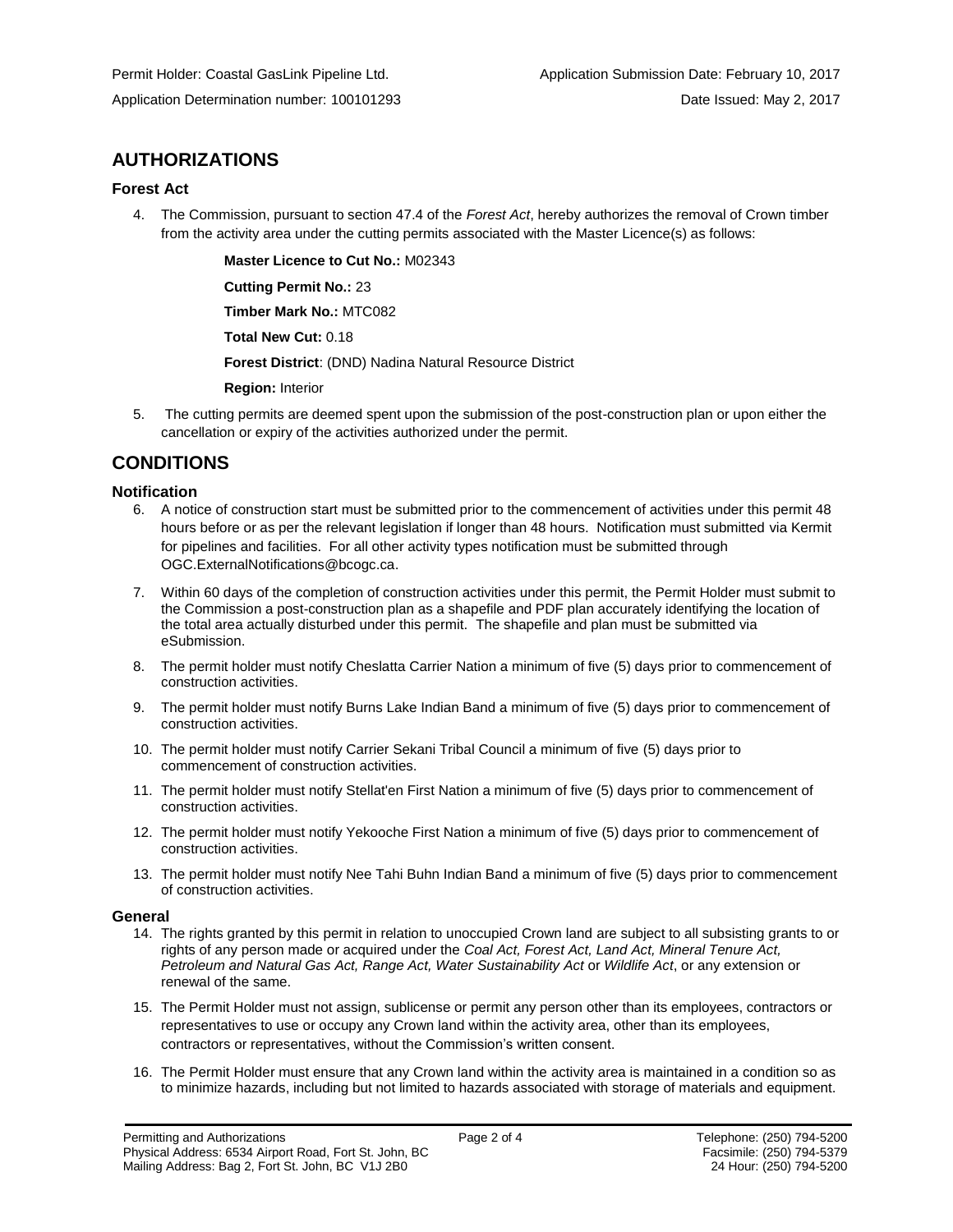17. The Permit Holder must ensure that any Crown land within the activity area is maintained free of garbage, debris and unused equipment.

#### **Environmental**

- 18. Construction activities must not result in rutting, compaction or erosion of soils that cannot be reasonably rehabilitated to similar levels of soil productivity that existed on the activity area prior to the construction activities taking place.
- 19. Any temporary access must be constructed and maintained in a manner that provides for proper surface drainage, prevents pooling on the surface, and maintains slope integrity.

#### **Clearing**

- 20. The Permit Holder is permitted to fell any trees located on Crown land within 1.5 tree lengths of the activity area that are considered to be a safety hazard according to *Workers Compensation Act* regulations and must be felled in order to eliminate the hazard. Trees or portions of these trees that can be accessed from the activity area without causing damage to standing timber may be harvested.
- 21. The holder of the cutting permit must pay to the government, stumpage and any waste billing determined in accordance with the terms of this authorization.
- 22. All harvested Crown Timber must be marked with the cutting permit's associated Timber Mark.
- 23. Stumpage for Cutting Permit No. 23 will be calculated in accordance with the Interior Appraisal Manual as amended from time to time.
- 24. Any waste assessments applied under the Master Licence to Cut are subject to the merchantability specifications and monetary waste billing requirements in the Provincial Logging Residue and Waste Manual specific to the region associated with the Cutting Permit authorization.

### **Archaeology**

25. An AIA report must be submitted to the Commission as soon as practicable.

If artifacts, features, materials or things protected under section 13(2) of the Heritage Conservation Act are identified the permit holder must, unless the permit holder holds a permit under section 12 of the Heritage Conservation Act issued by the Commission in respect of that artifact, feature, material or thing:

- a) immediately cease all work in the vicinity of the artifacts, features, materials or things;
- b) immediately notify the Commission and the Archaeology Branch of the Ministry of Forests, Lands and Natural Resource Operations
- c) refrain from resuming work in the vicinity of the artifacts, features, materials or things except in accordance with an appropriate mitigation plan that has been prepared in accordance with the Heritage Conservation Act and approved by the Archaeology Branch of the Ministry of Forests, Lands and Natural Resource Operations.

# **ACTIVITY SPECIFIC DETAILS PERMISSIONS, and CONDITIONS**

## **ROAD**

**Land Area Number:** 100002004 **Road Number:** 04304 **Road Type:** Long-Term - All-Weather

## **ACTIVITY DETAILS**

| <b>Seg No.: 1</b> | <b>Zone: 10 From: N</b> 5995946.173 E 343214.232 To: N 5995993.544 E 343215.791 |  |
|-------------------|---------------------------------------------------------------------------------|--|
|                   |                                                                                 |  |

*All permissions for this activity are subject to the following conditions:*

#### **Road Conditions**

26. The Permit Holder will immediately effect, and keep in force insurance of an amount not less than \$1,000,000 protecting the Province, the Commission and the Permit Holder (without any rights of cross-claim or